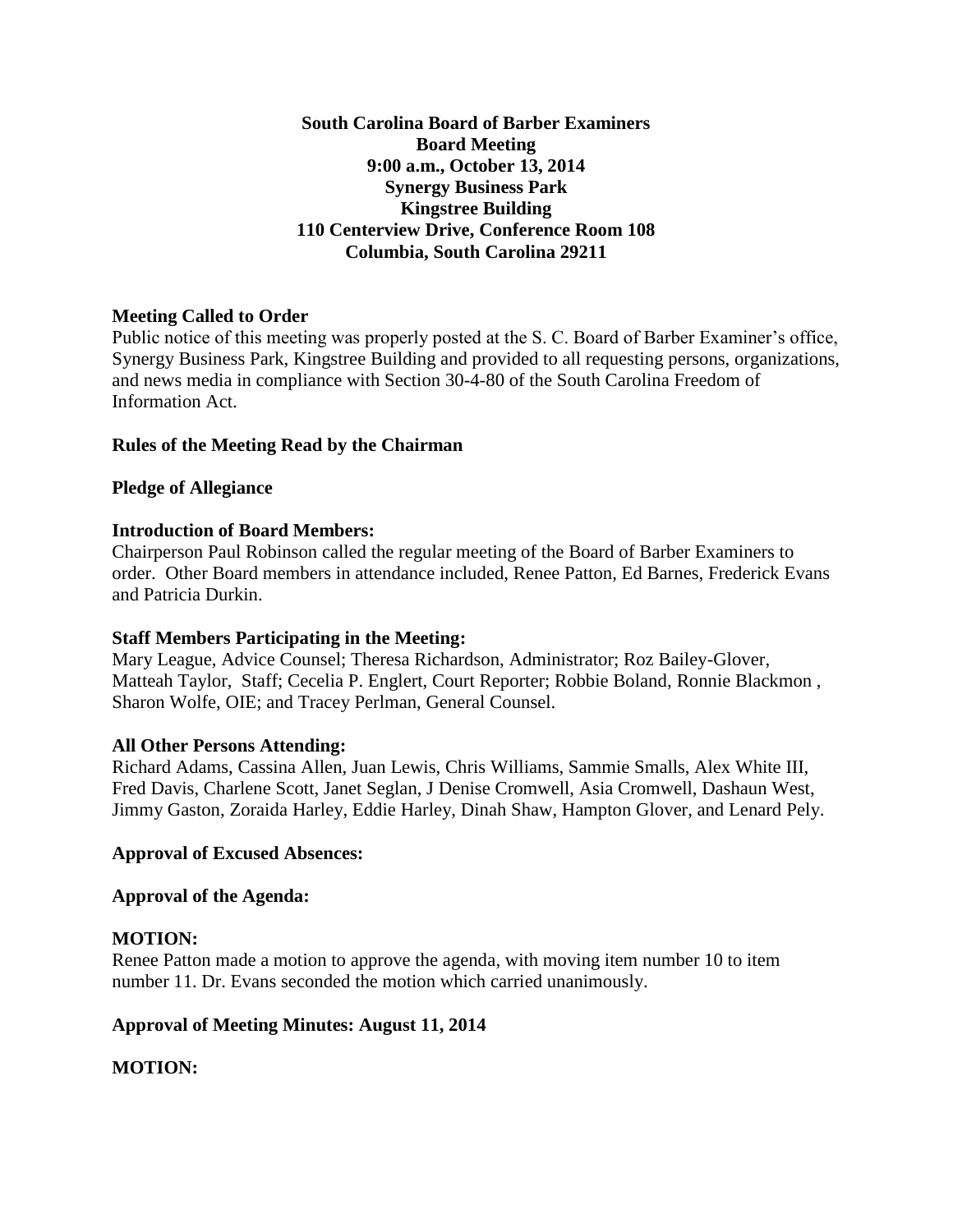Edwin Barnes made a motion to accept the minutes from August 11, 2014. Renee Patton seconded the motion which carried unanimously.

### **Chairman's Remarks – Paul Robinson**

No remarks were made.

### **Administrator Remarks – Theresa Richardson, Administrator**

### **Board Meeting dates for 2015**

### **MOTION:**

Dr. Evans made a motion to approve the 2015 Board meeting dates. Renee Patton seconded the motion which carried unanimously.

### **Qualifications of Apprenticeships for Registered Barbers and Master Hair Care Specialist**

In the current statute the South Carolina Code of Laws section 40-7-230(B)(3) an individual has completed at least nine months' course of fifteen hundred hours in a reliable barber school or college approved by the board; or twelve months' training under the personal supervision of a registered barber who has been examined by the board and who has been determined to be qualified to train student barbers under laws governing barber training in this State. Mr. Robinson explained individuals training under the OJT program they will receive 1920 hours. Individuals in a barber school, college or high school program will receive 1500 hours. There are no additional hours required after the initial training has been completed.

Ms. Richardson asked about South Carolina Code of Laws section 40-7-230(C)(3) an individual has practiced as a registered apprentice for twelve months under the direct supervision of a registered barber. This practice must have included at least one thousand nine hundred twenty hours, submit proof of an affidavit of three registered barbers or by other methods of proof that the board may prescribe; which sounds like an additional 1920 hours.

Edwin Barnes explained if an individual starts with a school and they are registered to complete 1500 hours and then decide to obtain their hours under a Barber Instructor in a Barber Shop those hours then become 1920 which must be completed.

Mr. Robinson explained once the examinations have been completed an individual would receive an apprentice license for 12 months. Within this apprenticeship timeframe the apprentice must practice under the direction of a licensed barber and they will not be able to manage a barber shop during this period. Within the section that states, this practice must have included at least one thousand nine hundred twenty hours should be eliminated and an affidavit has never been requested.

Renee Patton and Dr. Evans agreed the affidavit should be requested from the Registered Barber or the shop manager to state the apprentice has practiced for a 12 month period.

Ms. Richardson explained the 90-day work permit is provided to an individual once the examination application is submitted. The 90-day work permit is only good for 90-days and is not renewable.

If an individual does not take advantage of the apprenticeship licensure for 3 years the examination will have to be retaken. As long as an individual maintains their records proving their hours those hours are good. The hours never expire.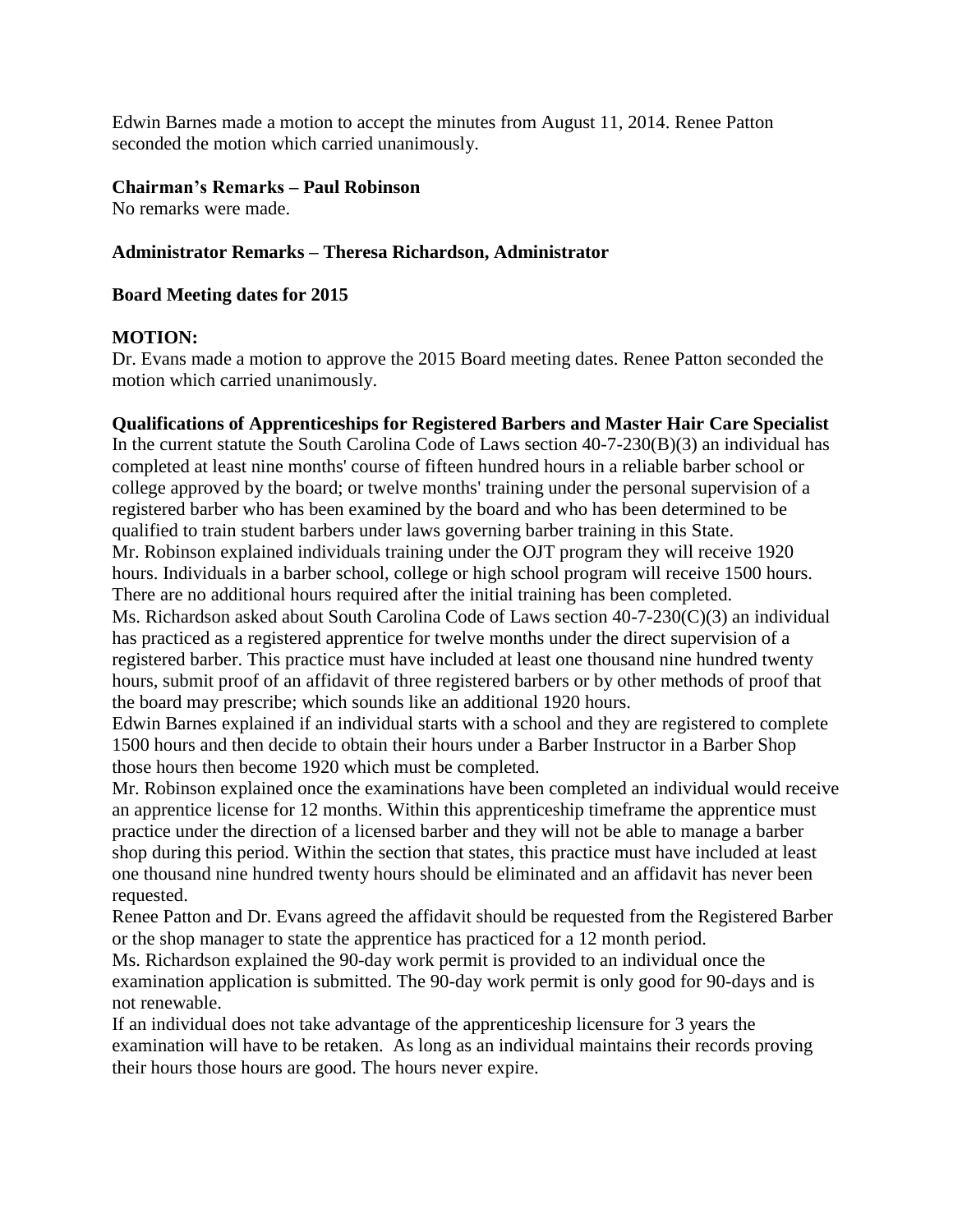### **OIE Report – Sharon Wolfe**

The OIE case report is from January 1, 2014 through October 1, 2014. There were a total of 61 closed cases, 5 cases were do not open A new section has been implemented to the case report. January 1, 2014 through October 1, 2014 there were a total of 66 alleged issues. Out of the 66 alleged issued 1 was aiding & abetting unlicensed entity, 20 were allowing unlicensed persons to practice, 2 were criminal convictions, 4 were failure to maintain or provide records, 3 was non compliant with Statutes  $\&$  Regulations, there were 10 not classified, 1 practicing outside of their scope of practice, 24 unlicensed practices, and 1 unprofessional conduct.

### **IRC Report – Sharon Wolfe**

The Board members were asked to review the IRC report and if there were any questions Sharon would answer them. Mr. Robinson asked when a C & D is issued is there a follow procedure. Sharon explained the inspectors maybe asked to do a follow-up if there are any questions or suspensions. Edwin Barnes asked is it being found to be a normal practice for hair braiders to want to practice cutting hair. Mr. Robinson explained he has found that hair braiders are going into this field with the intent to do more than braid hair.

### **MOTION:**

Dr Evans made a motion to approve the IRC report. Renee Patton seconded the motion which carried unanimously.

### **ODC Report – Tracey Perlman**

As of August 4, 2014 there were 19 open cases, 9 pending actions cases, 1 pending CA/MOA, 8 pending hearing cases, 1 pending final order and as of September 24, 2014 10 cases were closed.

### **Inspection Report – Robbie Boland**

As of August 2014 there were 45 shops attempted to be inspected, 7 of those shops were not opened for business at the time of inspection, and 38 shops were actually inspected. In September 2014 there were 62 shops attempted for inspection, 8 of those shops were not opened for business at the time of inspection, and 54 shops were actually inspected. There were a total of 846 shops to be inspected for the year 2014; 231 of those shops were not opened at the time of the inspection, and 615 of those shops were physically inspected.

### **Budget – August 2014**

The Board was informed if there are any questions pertaining to the budget it can be placed in writing and the finance manager will answer them accordingly.

### **Old Business**

**New Business**

### **Review for Consideration of School Opening**

Cassina Allen and Myron Henderson appeared before the Board for approval of a school opening at the Donaldson Career Center. Discussion included but was not limited to the school opening.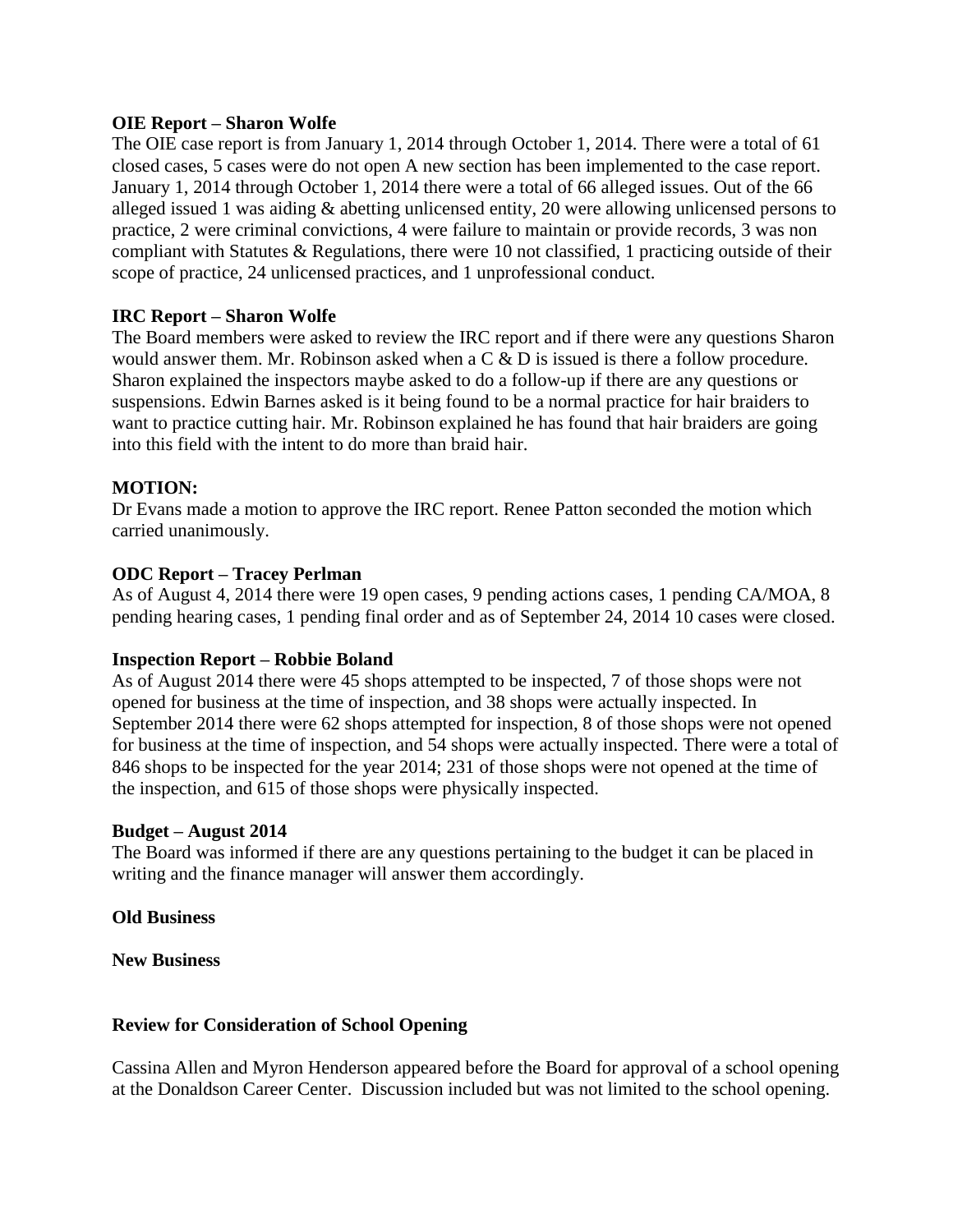Myron Henderson will be the lead instructor and Mary Johnson Neal will be the substitute instructor. Renee Patton informed Ms. Allen and Mr. Henderson that monthly hours must be maintained by the school as well as a copy of the hours provided to each student. Ms. League informed the Donaldson Career Center representatives that a professional license cannot be issued to illegal immigrants; those are students with the DACA status.

# **MOTION:**

Dr. Evans made a motion to approve the Donaldson Career Center for the preliminary inspection. Renee Patton seconded the motion which carried unanimously.

Richard Adams appeared before the Board for approval of the opening of Pro Vision Barber Academy. Discussion included but was not limited to the school opening. Mr. Adams will be the only instructor at this time and he is looking to add 2 more instructors by February 2015. The facility is 1600 square feet. Mr. Adams is interested in opening as soon as possible and he is aware that he can only have a maximum of 20 students. Mr. Adams was informed once the other instructors are licensed and employed by Pro Vision Barber Academy the Board's staff needs to be made aware. The students will have the ability to clock in through a digital finger print scanner. Records of the student's monthly hours will be maintained at the school. The monthly hour report will be sent to the Board's office and a copy will be provided to the students.

# **MOTION:**

Renee Patton made a motion for a provisional approval for Pro Vision Barber Academy pending the initial inspection by the Barber Board member and the inspection of the inspector. Dr. Evans seconded the motion which carried unanimously.

### **Review for Consideration of the Necessity of the Affidavit of Eligibility**

Sherrill's University of Barber Styling postponed their appearance before the Board until December 2014.

### **Review for Consideration of Licensure with Background Report**

Shunrio James was a no show.

Juan Lewis – Mr. Lewis appeared before the Board seeking approval of the reinstatement of his Registered Barber license. Discussion included but was not limited to the explanation pertaining to his criminal background history. None of Mr. Lewis' offences occurred in or near a barber shop.

### **MOTION:**

Dr. Evans made a motion to approve Juan Lewis' licensure reinstatement application, with a 5 year probationary period and at the end of each year a SLED report must be submitted at Mr. Lewis' expense and if any other violations occur the license will be immediately administratively suspended. Renee Patton seconded the motion which carried unanimously.

Jerry Roach was a no show.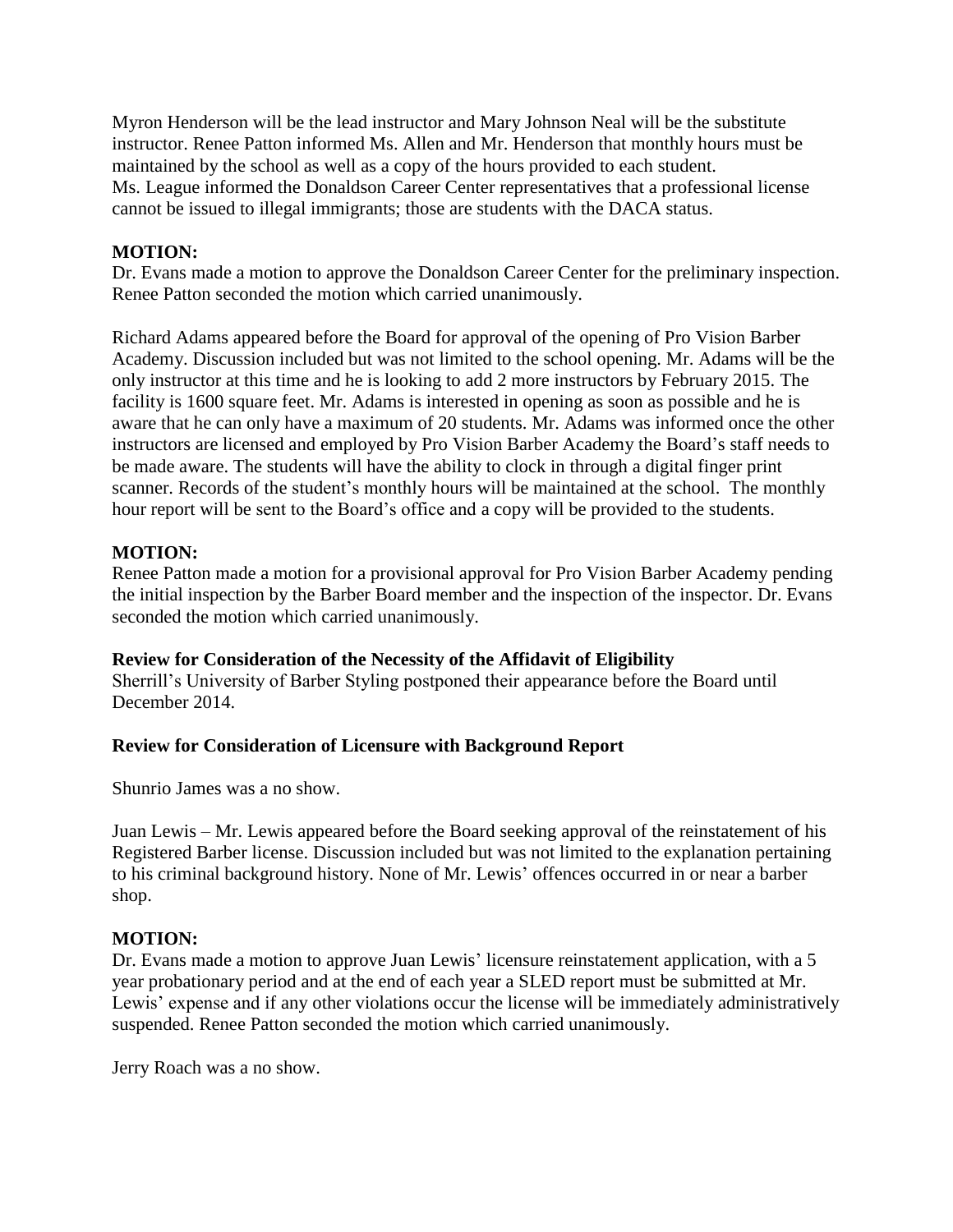Alex White – Mr. White appeared before the Board seeking approval of an upgrade of his Master Hair Care Specialist licensure. Discussion included but was not limited to the explanation pertaining to his criminal background history. Mr. White is on Federal probation until November 11, 2014.

# **MOTION:**

Renee Patton made a motion to approve the upgrade of Alex White's Master Hair Care licensure with a 1 year probationary period, with a SLED report at the end of that year at his expense. Dr. Evans seconded the motion which carried unanimously.

Christopher Williams – Mr. Williams appeared before the Board seeking approval of his Master Hair Care Specialist Apprenticeship licensure application. Discussion included but was not limited to the explanation pertaining to his criminal background history.

# **MOTION:**

Dr. Evans made a motion to approve Christopher Williams' licensure application. Renee Patton seconded the motion which carried unanimously.

# **Clarification on Language in Existing Statute to Support Post-Secondary Schools**

Lenard Pelzer and Dashaun West appeared before the Board representing Barber Tech Academy. Barber Tech Academy was attempting to apply for Title IV funding accreditation through the Department of Education and clarification of the language as it exists in the statute is needed. The way the verification is written does not meet the language to qualify for the Title IV funding. According to the verification letter Barber Tech Academy is considered to be a college. The Department of Education has informed the Barber Tech Academy owners that the wording should state they are a post-secondary school. Barber Tech Academy is currently accredited through NACCAS.

Post-secondary is not included on the verification letter because it does not exist in the statute. Ms. Richardson conducted research and found that the wording post-secondary school is what the US Department of Education are looking for in order for the Title IV funding. Dr. Evans explained the US Department of Education does not grant accreditations. Anytime college or university is used in a title it takes on a different definition which must be met with the Commission on Higher Education as a post-secondary institution. The dilemma appears to be that the school is being called a college and to be a college it must be regionally accredited and that would be through an accrediting body not through the US Department of Education. Once accredited has been granted then the Title IV funding could be applied for. This approval could take up to a 2-years period. The Barber Board does not issue the status of a post-secondary institution. The agency responsible for that is the Commission on Higher Education. If the institution is named something other than college or university then the post-secondary definition would not need to be met. Ms. League explained the Federal regulations requires that the licensing agency makes a determination as to what constitutes a post-secondary institution, which is why Ms. Richardson has reached out to the US Department of Education. Mr. Robinson explained there are no regulatory foundations to add the wording to the regulations.

### **MOTION:**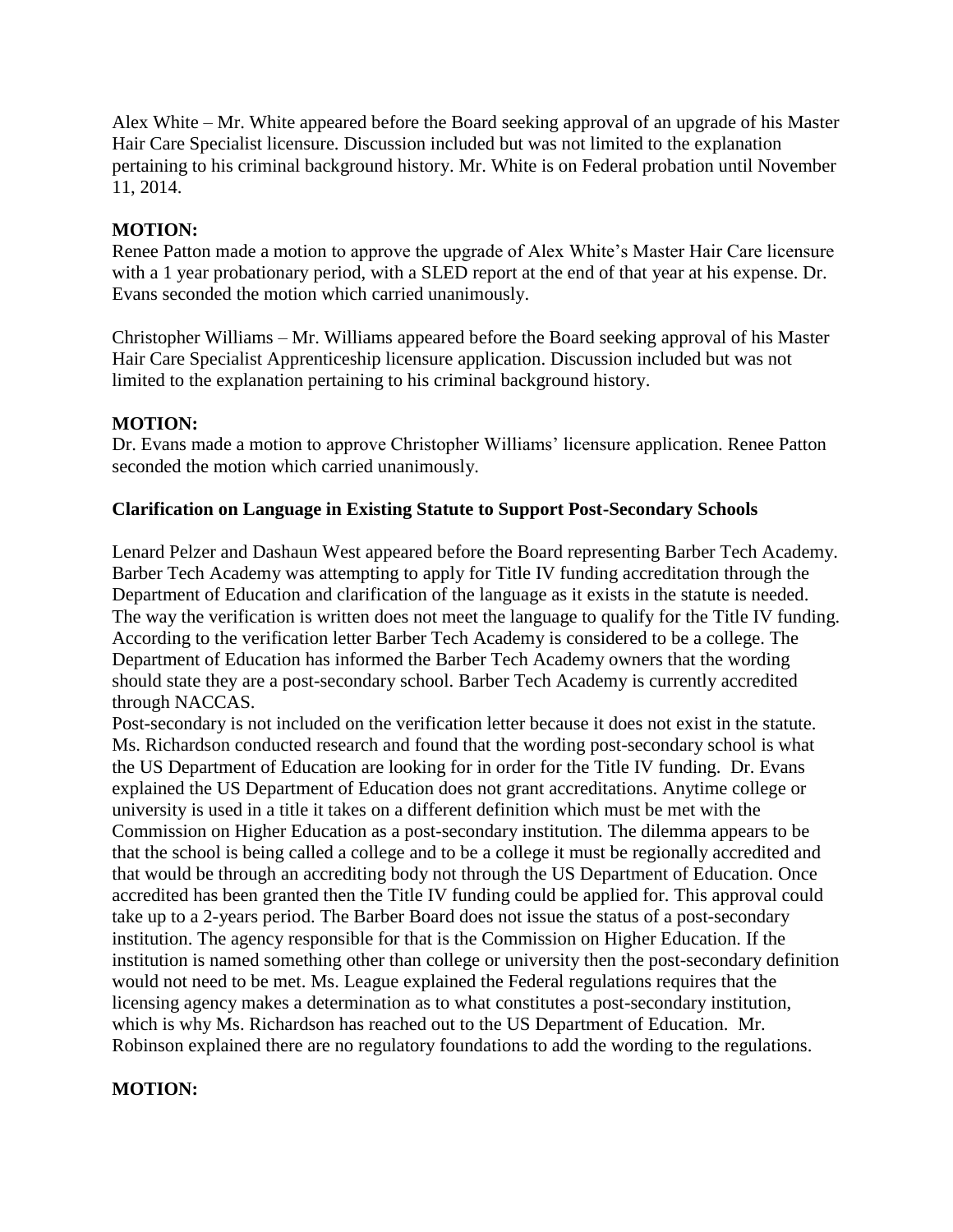Renee Patton made a motion to have staff write a letter to explain the wording currently in the regulations pertaining to Barber Schools are being considered for change. Dr. Evans seconded the motion which carried unanimously.

# **MOTION:**

Patricia Durkin made a motion for a break. Renee Patton seconded the motion which carried unanimously.

# **MOTION:**

Renee Patton made a motion to go back into regular session. Edwin Barnes seconded the motion which carried unanimously.

# **Hearings:**

# **MOAs:**

- J. Denise Cromwell 2012-26 and 2012-27
	- Barbering Plus BS 15148 (case 2012-26)

During an inspection a barber student was found cutting hair without a current license and without a licensed instructor present. Ms. Cromwell stated she just stepped out for a few moments to pick up lunch and informed the students they could continue to work on clients until she returned. The inspector informed Ms. Cromwell students could not be unattended while working with clients. The respondent has violated South Carolina Code of Laws 40-7-110 and South Carolina Code of Laws 40-7-30.

J Denise Cromwell – BI 6459 and BMH 3631 (case 2012-27) The facts are the same as case 2012-26. The violations are against Ms. Cromwell's individual licenses because she failed to instruct and supervise. Ms. Cromwell admits to both of the violations.

Ms. Cromwell explained she was not aware the student's license was expired. During this time Ms. Cromwell was pre-occupied due to her house being completely burned down. Less than 3 months of completing the re-building of it a mentally challenged neighborhood boy burned it again. The night before her house was burned down the second time, she received a call that her father had passed away. Ms. Cromwell stated with all that was going on she just did not think to check her student's permit and due to all of the stress and pressure she was under led her to leave the barber shop unattended. Ms. Cromwell expressed if she were not been under such stress she would have never been in such violations against the laws. Ms. Cromwell stated she did not have a backup instructor at the time but she does now.

### **MOTION:**

Dr. Evans made a motion to accept the MOA for Barbering Plus (case 2012-26). Barbering Plus was found guilty of the violations presented of South Carolina Code of Laws section 40-1-110 and South Carolina Code of Laws section 40-7-30. A fine of \$250 is required to be paid with no public reprimand. Renee Patton seconded the motion which carried unanimously.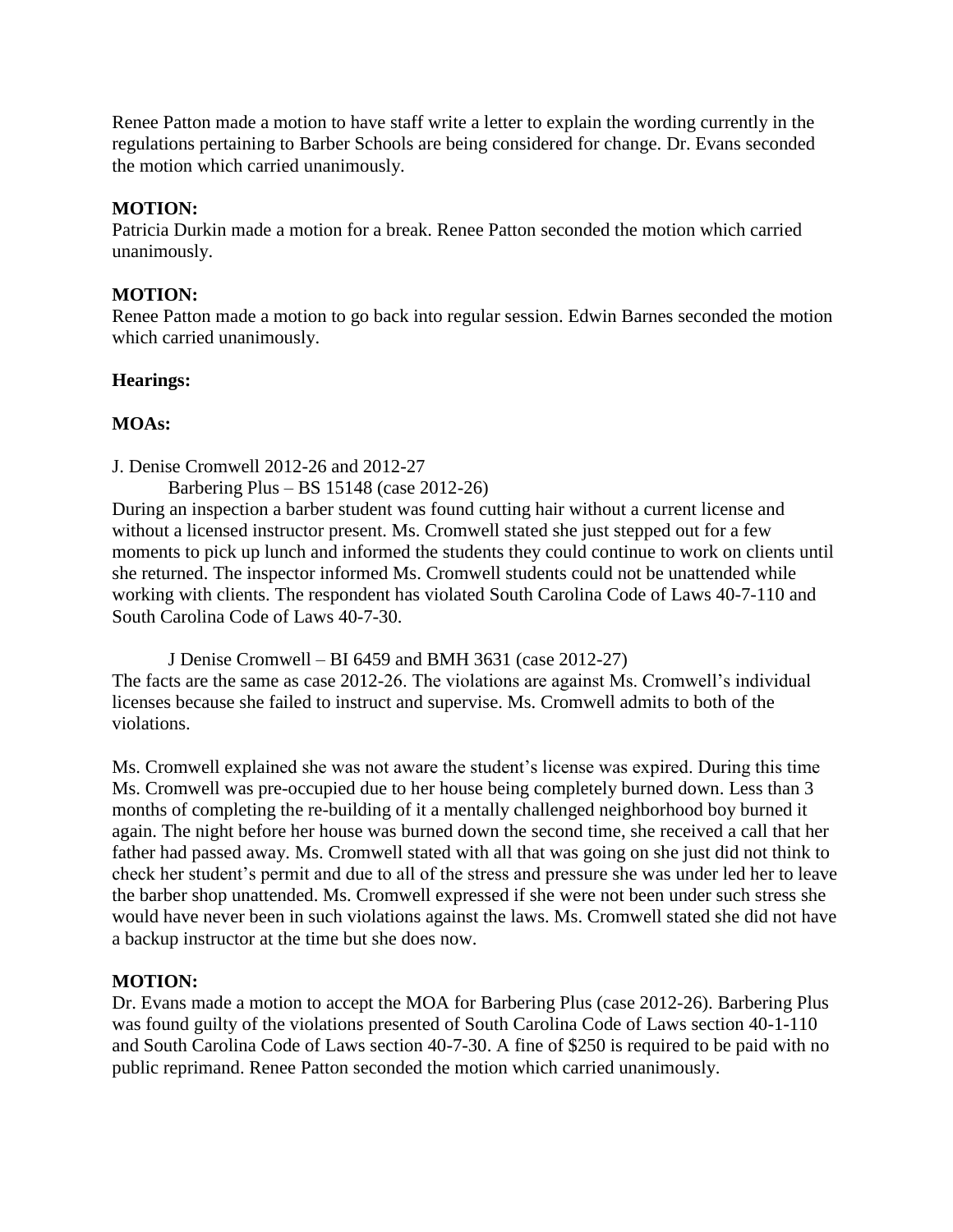### **MOTION:**

Dr. Evans made a motion to accept the MOA for J. Denise Cromwell (case 2012-27) but to allocate no fine to be paid with no public reprimand. Renee Patton seconded the motion which carried unanimously. Patricia Durkin opposed the motion.

### Hampton Glover – BI 1613 (case 2014-1)

Hampton Glover has agreed to the facts stated in the MOA. Mr. Hampton Glover is currently duly licensed and holds a barber instructor's license (BI 1613). On or about December 13, 2013 an inspection was conducted at Glover's #1 Barber Shop (BS 70811). During the inspection an inspector found an unlicensed employee, Ms. Jolanda Patterson, rendering barbering services. Ms. Patterson holds a Master Barber's license in Tennessee but is not licensed in South Carolina. Mr. Glover agreed that he violated South Carolina Code of Laws sections 40-7-30 and 40-1-110.

Mr. Glover explained he informed Ms. Patterson to complete a reciprocity application to transfer her license that she obtained from Tennessee. Mr. Glover was under the impression that Ms. Patterson completed the reciprocity process. Ms. Patterson later informed Mr. Glover that she was required to request 2 reference letters from barbers licensed in Tennessee. Mr. Glover allowed her to work and this information came out when the inspection was conducted. Ms. Patterson worked in Glover's #1 Barber Shop for at least 2 weeks prior to the inspection.

### **MOTION:**

Renee Patton made a motion to accept the MOA. Due to this being the  $1<sup>st</sup>$  offense a \$250 fine is required for allowing unlicensed practice with no public reprimand. Edwin Barnes seconded the motion which carried unanimously.

### **HEARINGS:**

### Carla Wright – BMH 897 (case 2014-6)

Carla Wright was absent. The case went forward in her absence. The certified letter was sent to the address LLR had for Carla Wright and the certified letter was signed for by a Preston Brown. Inspector, Roger Beaver conducted an inspection on or about January 16, 2014. During the inspection it was found that Ms. Wright was working on an expired Master Hair Care license, which expired on June 30, 2013. There was no photo attached to the license as required. Ms. Wright's driver's license was compared to her Master Hair Care license and the names did match. Ms. Wright was braiding a client's hair at the time of the inspection.

### **MOTION:**

Dr. Evans made a motion that the State's case was proven. A public reprimand and a fine of \$250 to be paid within 90-days from the date of the order. Renee Patton seconded the motion which carried unanimously.

#### Salon 496 Barber Academy – BC 40 (case 2013-44)

Fred Davis, (owner and manager) of Salon 496 Barber Academy explained when students are receiving VA benefits he has to receive those benefits before issuing student kits. Students were enrolled into the barbering program before the kits were assigned but the kits had to be paid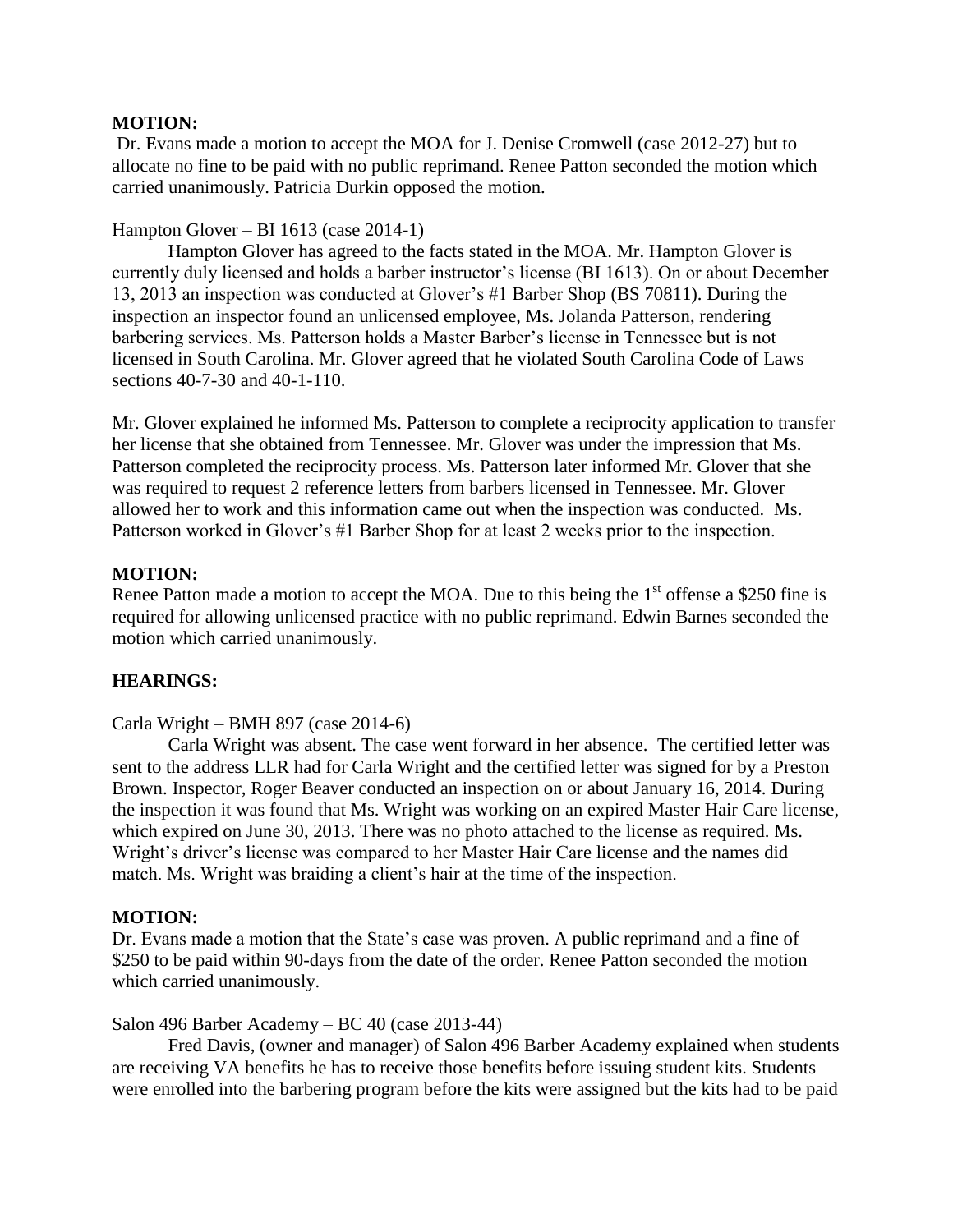for in full before they were ordered and issued. The student in question was receiving tuition assistance from the Veterans' Administration. Mr. Davis had to wait for the tuition money to be received prior to issuing the student kit. This particular student withdrew from the school at 206 hours before the supplies were received. An attempt was made to get in touch with the student to give him the rest of his kit as well as a refund but contact was never made. When contact was finally made the student came to pick up the rest of his kit as well as a refund check of \$9500.00. Mr. Davis had a copy of the cancelled check as well as proof of the missing materials being given to Cory Gash. A transcript was given to Mr. Gash pertaining the hours he received.

Investigator, George Barr explained he received a complaint in which an individual stated he was not given a full barber student kit, as he did not receive a workbook. Upon enrolling into a barbering program students should receive a full barber student kit. It is a violation for students not to receive a complete kit. According to the enrollment document Mr. Cory Gash enrolled into the barbering program on October 8, 2013 and the VA check was dated for November 22, 2013. The check was received after Mr. Gash had withdrawn his attendance.

# **MOTION:**

Dr. Evans made a motion to dismiss this case because Mr. Cory Gash is not present to present his side of the case. The State did not prove its case. Renee Patton seconded the motion which carried unanimously.

Jimmy Gaston (BI & BMH 3804) (cases 2014-3 and 2014-32)

On or about December 4, 2013 an inspection was conducted and it was found that Jimmy Gaston's licenses were lapsed since June 30, 2013 but he was working with a barbering student. During this inspection it was found that Mr. Gaston's shop license was expired as well. Mr. Gaston did renew his Barber Instructor's license on December 19, 2013 but the Master Hair Care license was not renewed. A cease and desist was issued on the Master Hair Care license on April 15, 2014. A re-inspection was conducted July 1, 2014 and it was found that the Master Hair Care license was still expired. Mr. Gaston admits it was an oversight on his part but he had someone handling his books for him and he thought the renewals were handled. Mr. Gaston has violated South Carolina Code of Laws sections 40-1-110 (c) and 40-7-30 for both cases.

### **MOTION:**

Edwin Barnes made a motion to go into executive session for legal advice. Renee Patton seconded the motion which carried unanimously.

### **MOTION:**

Dr. Evans made a motion to come back to regular session. Renee Patton seconded the motion which carried unanimously.

During executive session no motions were made and not votes were taken.

### **MOTION:**

Patricia Durkin made a motion that the State has proved its case. In the matter of case 2014-3 a \$250 fine must be paid within 90-days of the order being signed. Jimmy Gaston's barber instructor's license will be on probation for a period of 1-year. For the case of 2014-32 the State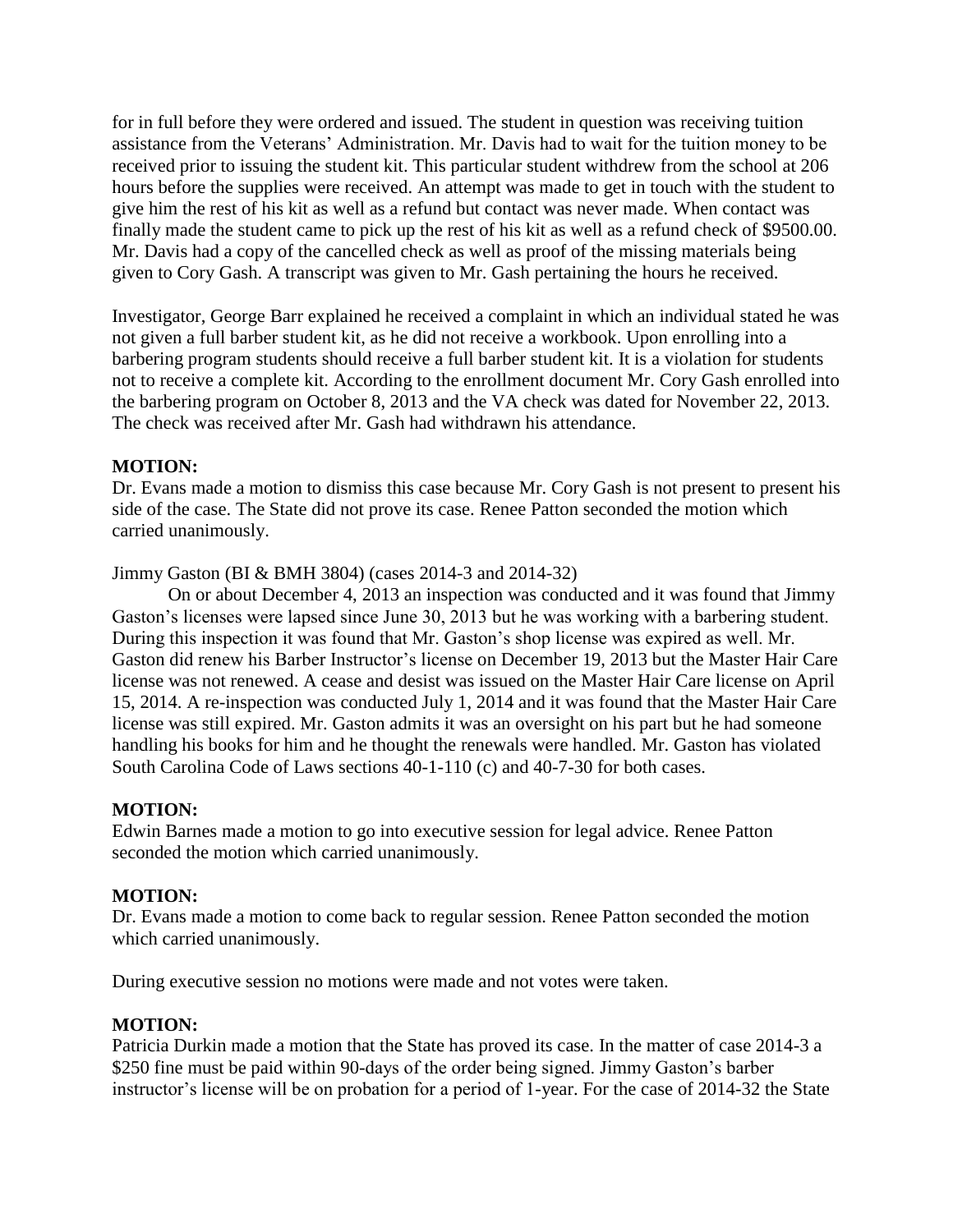proved its case and a fine of \$250 must be paid 90-days of the order being signed. No public reprimand will be allocated to either case. Dr. Evans seconded the motion which carried unanimously.

### Sammie Smalls (2012-20)

A consent agreement was sent to Sammie Smalls and signed, but was never received by Ms. Perlman. Since the consent agreement was signed Ms. Perlman asked for case 2012-20 to be removed as a hearing.

### **Discussion:**

Mr. Robinson stated it was asked in the last Board meeting of an alternate IRC member. Mr. Robinson would like to recommend Rubin Pinkney and his contact information would be given to Ms. Richardson.

# **MOTION:**

Dr. Evans made a motion to approve Mr. Rubin Pinkney as the alternative IRC member. Renee Patton seconded the motion which carried unanimously.

# **Board Member Reports:**

Renee Patton reported she and Edwin Barnes attended the National Interstate Council (NIC) conference in Charleston, South Carolina for the Board of Cosmetology. The NASBA president, Eric Davis made a presentation and the topic was the cooperation between Barbers and Cosmetologist in the profession are essential for the survival of both Boards because of the legislations attempt to deregulate. In Las Vegas the topic Mr. Davis spoke of at the NIC conference continued. It was stated for both professions should join forces collectively to make their voices heard. At the national convention it was a year of clean-up. The budget, Bi-laws and procedures were discussed. It was discusses at the conference of the difference between barbers and cosmetologist is that barbers shave. Ms. Patton met a representative from a different testing company and she would like the Board to consider utilizing a different testing company. The NASBA convention for 2015 will be held in Phoenix, Arizona. That conference will be a continuing education convention and barbers, instructors and inspections will all be invited. Continuing education is not a requirement but this will be more so as a training. Barbink wants a list of every barber that holds a license in the state of South Carolina. Within the list, only the mailing addresses, e-mail addresses, and are phone numbers are requested.

Edwin Barnes mentioned that Renee Patton should be reimbursed for her travels to Charleston, SC because she was representing the South Carolina Barber Board of Examiners. Mr. Barnes mentioned the 2015 convention was planning on being held in White Fish, Montana but was cancelled due to the expenses. It will be held the 3<sup>rd</sup> week in September. The following year, 2016, the National Board is looking to hold the convention in Columbus, Ohio at the National Barber Museum. Mr. Barnes also stated Ms. Patton wanted to discuss having the convention in South Carolina or North Carolina but that would need to be discussed at a later time.

Patricia Durkin agreed that PCS should be replaced because they are difficult to work with.